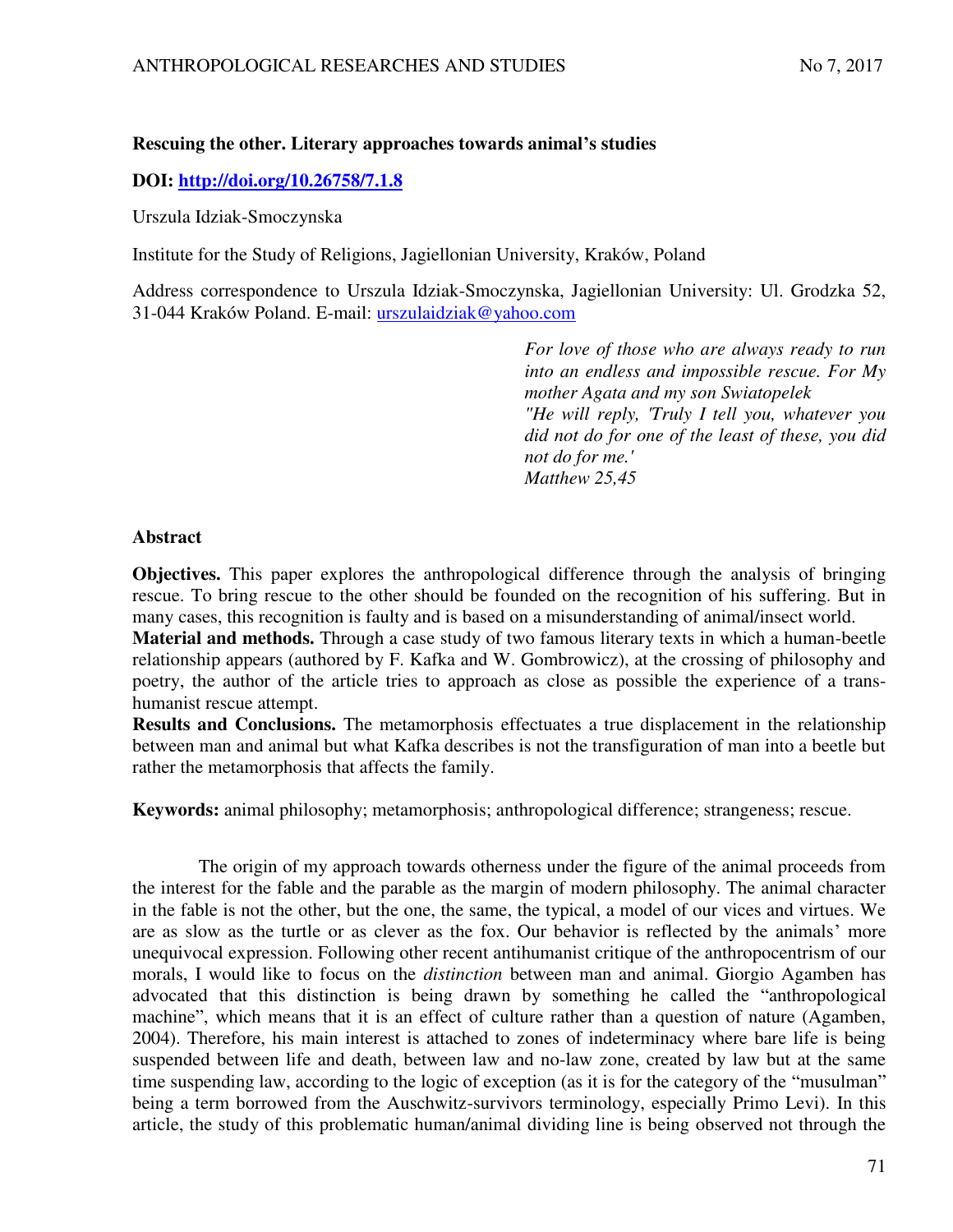apparatus of law but the fabulous phenomenon of the metamorphosis. Within this process of change, a human character gradually acquires foreign features and starts to recognize in himself an animal. A human self-consciousness is embodied in the animal's carcass. The most famous reference for reflecting on metamorphosis comes from Franz Kafka's novel under this title (Kafka, 2007). Kafka's novels and miniatures have acted as a stage of a number of philosophical approaches towards displacement in anthropological philosophy. Gregor Samsa metamorphosed into a beetle, alike the ape Red Peter from the "Report to an Academy" (Kafka, 2007) can be compared to mythical heroes or creatures that inhabit the philosopher's imagination. According to Martin Puchner who has successfully approached the crisis of anthropocentric philosophy by means of the category of "negative mimesis" observed in the three literary performances of Kafka (*A Report to an Academy*), Coetzee (*Elisabeth Costello*) and Beckett (*Act Without Words 1*) philosophy when it comes to the question of the animal needs a literary assistance: "Philosophy should not be abandoned but crossed – to use a loaded term derived from the breeding of animals – with poetry" (Puchner, 2007, p. 26).

In order to perform such a crossing, I will engage a second literary supplement for the purpose of our reading of the metamorphosis effectuated between man and animal. It will be a scene of rescue described by the polish novelist Witold Gombrowicz in his *Diary*, which I will quote at length beneath:

#### *"Tuesday*

 Something happened yesterday…something like a continuation of the dog at the estancia…And if I said that there is nothing equal somehow to the repugnance of the dilemma that I experienced… that I found myself where humanity must retch I could say this. I could also torment myself with it  $-$  it is really up to me.

I was lying in the sun, cleverly concealed in the mountain chain that sand forms when blown by the wind to the edges of the beach. […] Some sort of beetles – I don't know what to call them – bustled along this desert for reasons unknown. And one of them, within my reach, lay upside down. The wind had overturned it. The sun beat on its belly, which certainly must have been unpleasant considering that this belly was usually left in the shade – there he lay, trashing his little legs – and it was obvious that nothing was to left to it except a monotonous and desperate trashing of its legs – and it was growing weak, perhaps it had been there for hours; it was dying.

I, a giant, inaccessible to him in my enormity, an enormity that made me invisible to it  $-I$ watched that trashing of legs… and extending my hand, extricated him from his agony. He moved ahead, returned to life in a split second.

I had barely done this when I noticed a little farther away, an identical beetle in an identical predicament. Trashing his little legs. I didn't want to move… But – why did you save that little guy and not this one?...why that one …when this one…? You make one happy and the other should suffer? I took a stick, extended my hand – and saved him.

I had barely done this when I saw, somewhat farther, an identical beetle in an identical predicament. Trashing his little legs. And the sun was beating down on his belly.

 I supposed to change my siesta into an ambulance for beetles in their death throes? But I had become too friendly with these beetles in their strangely helpless trashing ... and you will probably understand that once I had started this rescuing, I had no right to stop at some arbitrary point. It would have been an awful thing to do to this third beetle – to stop exactly at the threshold of his defeat. … too cruel and somehow impossible to do….Bah! If there had been some sort of boundary between him and the ones I rescued, something that could have authorized me to stop – but there was absolutely nothing, only another ten centimeters of sand, always the same bit of sand,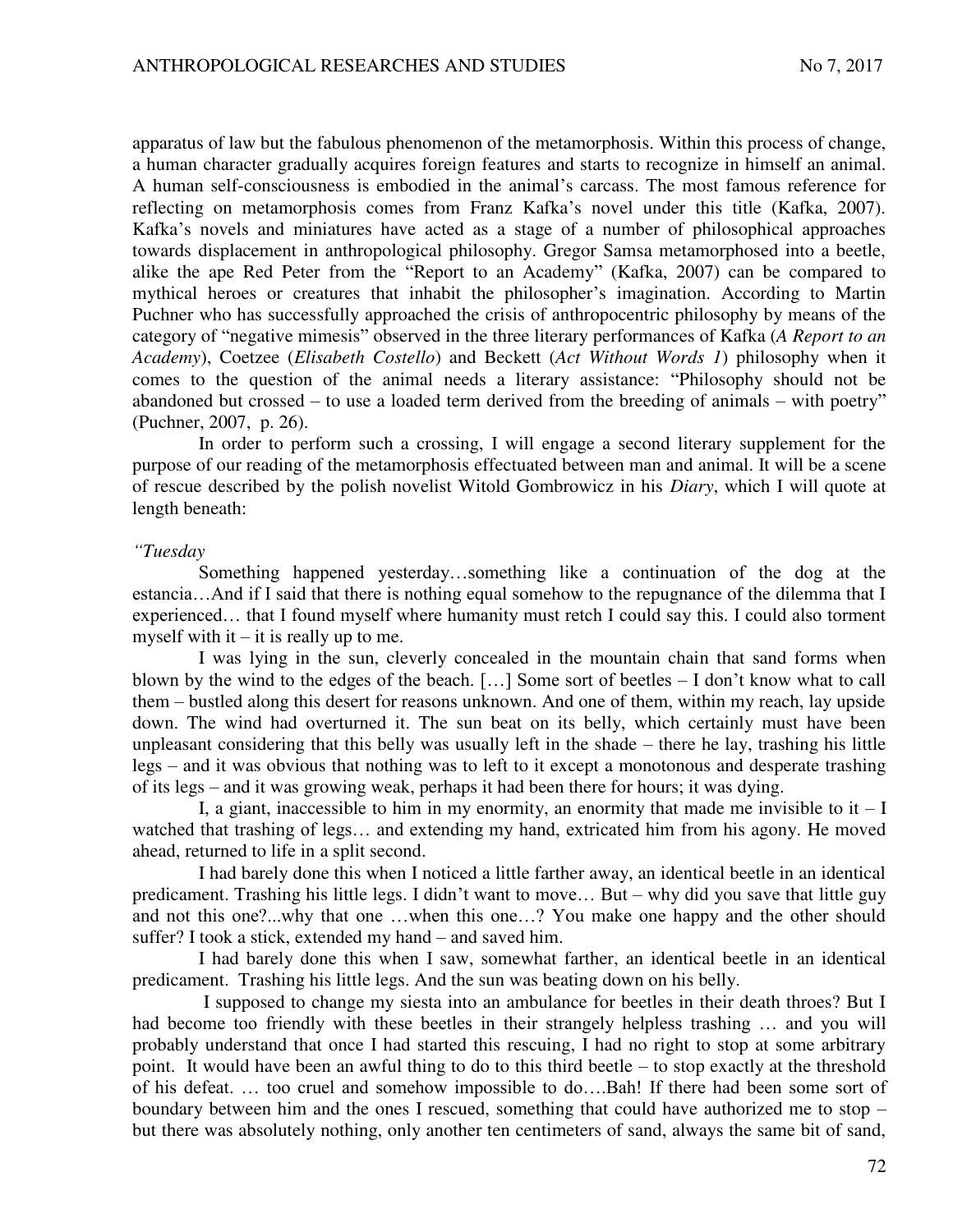"a little farther away", it is true, but only "a little". And he waved his little legs in the same way! Looking around however, I noticed "just a little" farther, another four beetles, trashing and being scorched by the sun – there was no helping it, I got up and rescued them all.

Then what should my eyes behold but the gleaming-hot-sandy plane of neighboring slope and on it five or six little trashing dots: beetles. I rushed to their rescue. I saved them.

And by this time I was so wrapped up in their suffering, I was so absorbed by it, that seeing new beetles all along the plains, ravines and canyons, an endless rash of tortured dots, I began to walk the sands as if I were demented, rescuing, rescuing, rescuing! But I knew this could not last forever – for it was not just the beach, but the entire coast, as far as the eye could see; it was sown with them so there had to come a moment when I would say "Enough!" The first unrescued beetle would have to happen, too. Which one should it be? Which one? Which one? Each time I said "this one"- I saved it, unable to bear that awful, almost vile arbitrariness – because why this one, why this one? Until I finally broke down, suddenly, easily, I suspended my empathy, stopped, thought indifferently, "Well, time to go back," and left. But the beetle, *the beetle I stopped with*, remained behind trashing its little legs (all of this was a matter of complete indifference to my by now, as if I had grown disgusted with the game – but I knew that this indifference was imposed upon me by the circumstances and I carried it within me like a foreign object)." (Gombrowicz, 1989, p. 38-40)

The one who hasn't experienced in his childhood an analogous dilemma of bringing rescue to beings who are counted in thousands and who pushed by an incomprehensible death drive urge to the water or through the sand, contradicting any logic of our own, must read this fragment with indifference. It will seem to him an extravagance of a pretentious writer. Nevertheless, this long quote is important because of the presence of a distinctive brace enveloping this experience, a brace of self-attention or self-consciousness that doesn't stop working. "I could also torment myself" or not torment myself with it – "it is really up to me". At the beginning Gombrowicz announces those two possible attitudes toward the experience he is bound to describe but ultimately, he ends with something that stands in opposition to this kind of self-control. The "indifference" that suddenly appears in order to displace the torment is all the same "foreign". The concern about the fate of every little beetle and the band-like mercy offered must, however, come to an end sometimes and seems at the discretion of the writer. But the indifference is welcomed as something foreign.

The rescue never comes to an end *in abstracto*, but always on one of the beetles, the one and not the other, who/which becomes at once the one, the first one who has been denied help offered to others. Although help has been denied because of the multitude, because of this "endless rash of dots", the one, the first one – "which one? Which one?" becomes the touchstone upon which stumbles the so-called listlessness.

Franz Kafka was well acquainted with both the torment of this rescue and the suffering of its disruption. He almost trained the power of such a self-imposed distress. But what fascinated him most was the foreignness that uses to appear at the end. It is specifically visible when in Kafka's miniatures and parables rather than popular zoomorphic figures some entomomorphic beings or hybrids like Odradek appear. They do not come to simplify the dramaturgy of the fiction; on the contrary, they make it more obscure as we are unable to specify the figure of the main character. We lose the ability to recognize easily his/its shape, to assign him/it to a specific species.

Our *experimentum mentis* will consist in reading Kafka's *Metamorphosis* as a lenticular reflection of the experience described by Gombrowicz. Let's begin by the fact that in the "Metamorphosis" the foreignness appears not at the end but at the very beginning in this "most risky moment, when the day falls on you", using Bulgakov words. In spite of hasty parallels, it is not the metamorphosis "into a monstrous cockroach" (Kafka, 2007, p.87) that surprises most Gregor Samsa.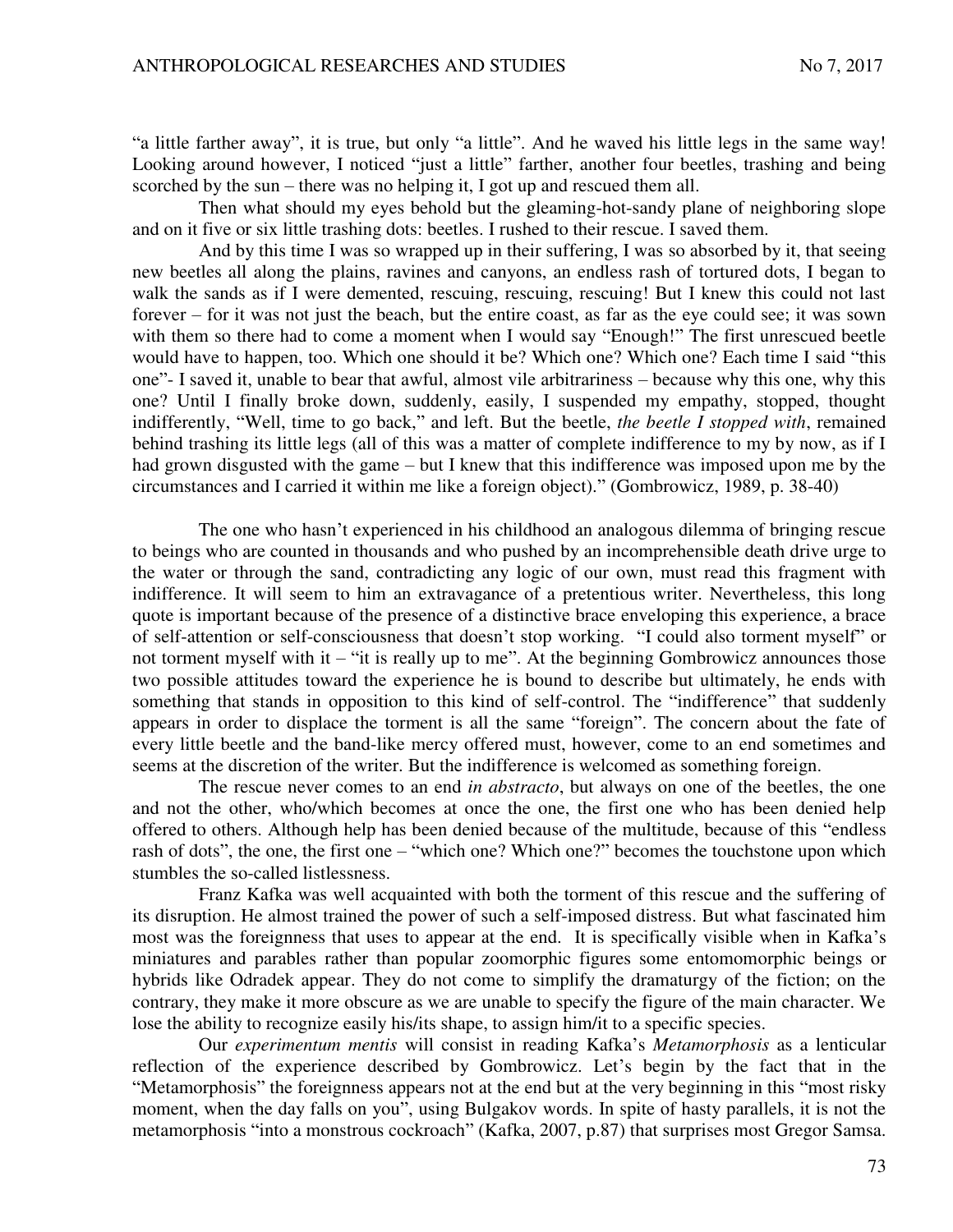At the beginning, a much more important problem is the fact of his oversleep and consequently his being late for work. If the metamorphosed Gregor Samsa could continue to be a solid and devoted employee of the company, which is a rarely coming home traveling salesman, he wouldn't even pay attention to his new appearance. Nevertheless, "his numerous legs, pathetically frail by contrast to the rest of him, [that] waved feebly before his eyes" were the main obstacle that impeded the possibility of jumping out of bed and catching the next train. The dramaturgical tension inside the main character is built on the axis of working and sleeping, while his entomo-morphic form is recognized only when it becomes an obstacle for one of those activities.

Meanwhile, outside Gregor Samsa's room, the foreignness amplifies in the same rate. And it is also the question of time that is its first generator. The callings at first innocent and calm become remarkably obsessive. The family can be justified by "uncertainty", but it is rather an uncertainty about its main provider, rather than about a son or a brother. The plaintive voice of the sister is as much premature as the visit of the chief clerk. The mistrust and the mechanisms of control are coming together in the immediate process of alienation. Its culmination is achieved yet before the metamorphosis of Gregor Samsa becomes explicit, in the laconic words of the chief clerk: "*Something's* fallen down in there". If we consider Gombrowicz's scene as a macro scale analogy for the *Metamorphosis*, Gregor becomes a beetle because of this quasi-suicidal temptation of finding oneself on a sandy dune in an endless and risky rush. The fate of a beetle corresponds to the fate of a traveling salesman who is suddenly stopped overturned by the wind. Only the fact of lying on the back creates a barrier that impedes Samsa from reaching the successive trains according to the timetables that he used to study in the evenings. "He would have used his arms and his hands to push himself up; but instead of them, he only had all those little legs continuously moving in different directions, and which he was moreover unable to control". In this loneliness of an undefined species – a traveling salesmen, who locks himself in his room even in his family house – the idea of a possible help coming from outside finally appears "two strong people […] would easily suffice" (ibid., p.93). "Rescuing, rescuing, rescuing!" (Gombrowicz, 1989, p. 39) – alas, such a spontaneous interspecies bond does not emerge.

When we observe the juxtaposition of those two pieces of literature a geometrical reflection seems to appear. In Gombrowicz, the giant is the one who rescues, whereas in Kafka it is the beetle that is gigantic and needs two strong people to get it out of bed. When Gombrowicz, "a giant, inaccessible […] in [his] enormity", gets up, Samsa swings "powerfully swung himself right out of bed" (Kafka, 2007, p. 94). To the main dilemma of Gombrowicz about when to stop the ceaseless rescue of beetles corresponds the troubling thoughts of Gregor Samsa himself. The first movement of the extended hand to save the first noticed beetle is as much unreflective than the acceptance of its new appearance and the readiness to go back to work of the metamorphosed salesmen. The disturbance of this first naïve approach comes when it occurs – against Samsa's expectation that his capacity to talk and to think is idiosyncratic and cannot lead to communication with the rest of the family. "Now" said Gregor, "in the knowledge that he was the only one present to have maintained his equanimity" (ibid., p.101) – this expression of calm control, drawing conclusions and planning that is inaugurated by this "now [then]" is a form of bizarre friendliness that appears too in Gombrowicz. "I had become too friendly with these beetles" is expressed by a more striking "feeling at home" (pl. *zadomowienie*) in the polish original (Gombrowicz). Gombrowicz says explicitly - however awkward it may sound - "I felt too much at home with those beetles". For the sake of the *Metamorphosis*, we could, therefore, paraphrase this as follows "I felt too much at home within this beetle". "[F]or the first time that day, he began to feel alright with his body; the little legs had the solid ground under them; to his pleasure, they did exactly as he told them; they were even making the effort to carry him where he wanted to go; and he was soon believing that all his sorrows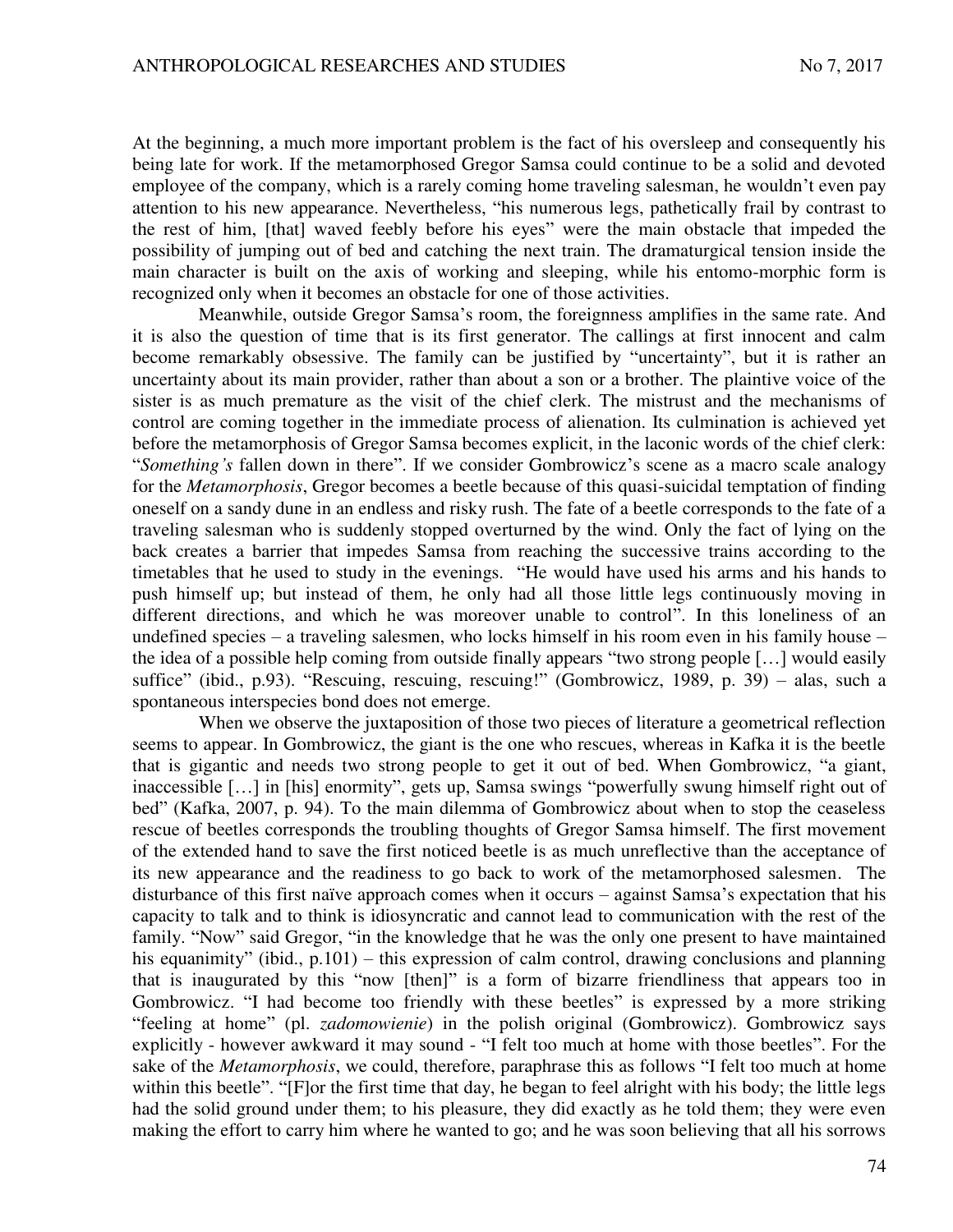would soon be finally at an end." This pulling oneself together, rediscovering one's mobility, one's sensibility for pain, taste, hearing, etc., runs very quickly in the process of experiencing. It proves that the metamorphosis is a dynamic process and that it still proceeds "[f]or it was true to say that with each passing day his view of distant things grew fuzzier; the hospital across the road, whose ubiquitous aspect he had once cured, he now no longer even saw, and if he hadn't known for a fact that he lived in the leafy, but perfectly urban Charlottenstrasse, he might have thought that his window gave on to a wasteland where the grey sky merged indistinguishably with grey earth" (Kafka, 2007, p. 115) - "the gleaming-hot-sandy plane of neighboring slope" (Gombrowicz, 1989, p. 39).

The story is thus conducted in two languages, the one of friendliness toward the newhimself of Gregor Samsa and the one the growing alienation of the other inhabitants of his family house. The whole metaphoric of doors and windows opened and slammed shut or left open as "happens at times when a great misfortune has taken place" (Kafka, 2007, p. 98).

Indeed, unexpectedly, the metamorphosis opens the house of the Samsa family. Up to this time, the permanent absence of Gregor Samsa traveling for work has let the family live in a sort of isolation. None of the other members of the family was working and it is only with the metamorphosis that each of them is forced to establish contacts with the world in order to make a living. Gregor's "father running out to get breakfast for the little bank officials, his mother hurling herself at the personal linen of strangers, his sister trotting back and forth behind the desk, doing the bidding of the customers" (ibid., p.129). Besides this, some tenants are introduced inside the apartment and though Gregor is still isolated, to the most intimate moments of the family life join some strangers "they sat up at the table where formerly, Gregor had taken his meals with his father and mother" (ibid.). Nevertheless, the most foreign body inside this organism "the old charwoman", who was coming twice a day to relieve the mother and the sister from the hardest duties, not only knows about Gregor but without any real curiosity keeps opening the door of his room according to her caprice. It is on her robust boned and thick-skinned person that the subsequent stages of the metamorphosis take place. For when Gregor listened to her impertinent words addressed to him ("will you take a look at that old dung-beetle") – he never responded, "but […] stayed just exactly where he was" as if the door had never even been opened. This immobility is the answer for the language which is intentionally adapted to his new figure, the language of words that "she probably thought were friendly" (ibid., p.131), words of vulgar forwardness, that a maiden can address only to some degraded animals from the house where she serves.

In Samsa's attitude, a human reaction of offense is fused with an animal's immobility out of fear. It is the beetle that despises the woman, despite the fact that she is the only one who addresses him personally (if we agree that the questions she is addressing him, although rhetorical, are still questions). "Aren't you coming any closer, then?", she shouted, "intending not to close her mouth until the chair in her hand had been slammed down into Gregor's back." This last convolution of the metamorphosis ends with a short and pointless "brief look in on Gregor". While he is already dead she continues her provocative play with him. Seeing him so still, she considers he is pretending "playing the martyr" as "she attributed all possible understanding to him". Between this recognition of human abilities *à rebours* (understanding, pretending) and the first sob of the sister, who didn't yet know anything beyond the fact that her brother had a delay for work and didn't want to open the door, a reversal of the inhuman call for rescuing takes place. "[The sister] was clever, she was already in tears while Gregor was still lying peacefully on his back". The friendliness and the alienation must act dialectically. When Gregor decides to show himself to his family he speculates on the following alternative: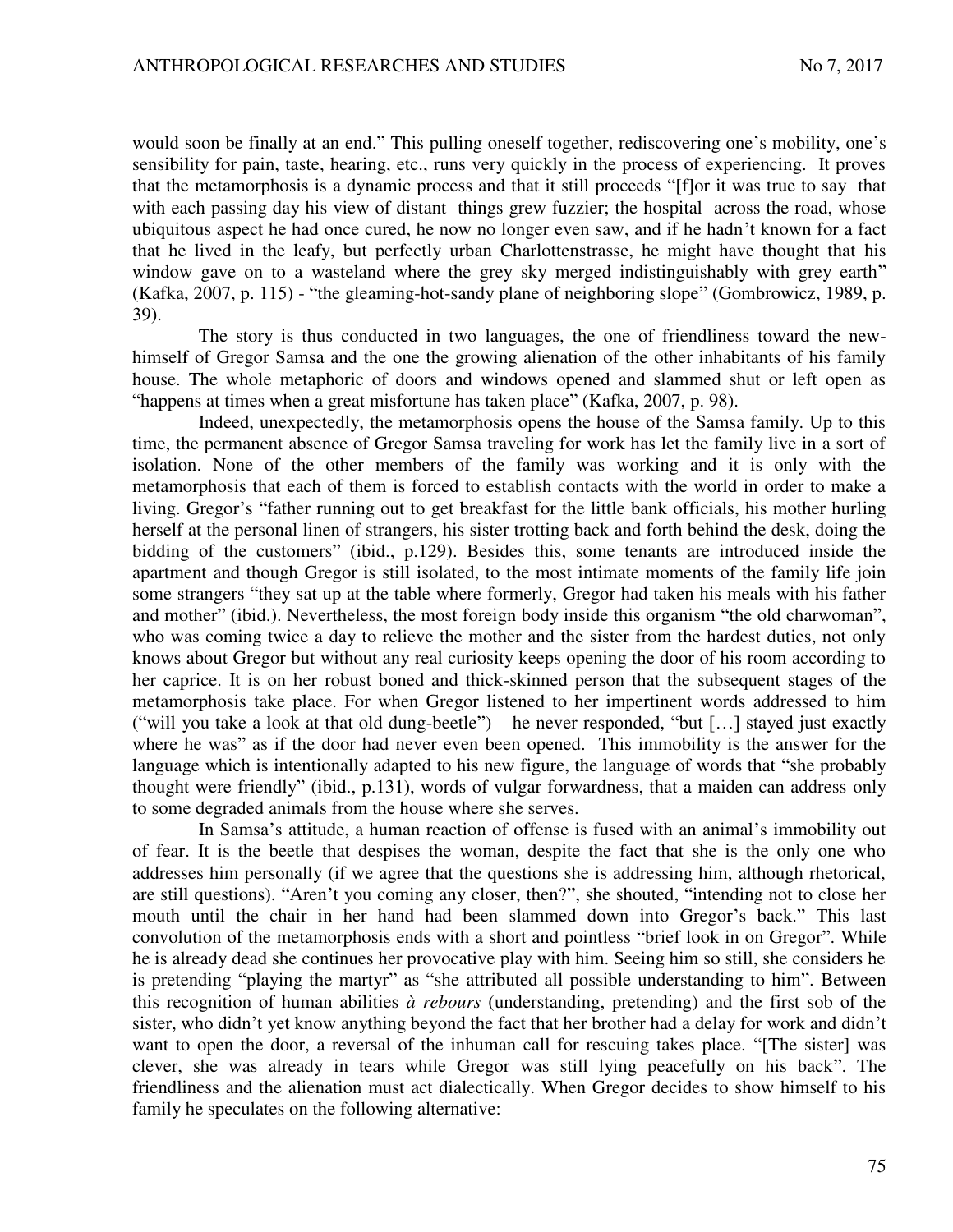"If they were shocked, then Gregor would have no more responsibility and could relax. Whereas if they took it all calmly, then he wouldn't have any cause for agitation either, and if he hurried, he might still get to the station by eight o'clock" (ibid., p.98). In the first moments of awakening, it seems that nothing beyond this calm is required in order to bring this situation to normality. But Gregor's calm is conditioned by the acceptance both of the family and of the company. So far it was all about the delay and Gregor Samsa was rightly reflecting about why is he "condemned to work for a company where the smallest lapse was greeted with the gravest suspicion?" (ibid., p.93-94). With the coming of the chief clerk in person, the family becomes sucked by the power apparatus played by the employer. It happens so because her being depends entirely on its benevolence. The phonic expression of this betrayal and split in the family was the opening of the door to the chief clerk. "For a moment there was silence. 'They won't open the door,' Gregor said to himself, from within some mad hope caught (*befangen in irgendeiner unsinnigen Hoffnung*)" (ibid., p.93, my emphasis U.I.). "But then of course, as always, the servant-girl walked with firm stride to the door and opened it" (ibid.). This mad, nonsensical hope is linked to the door and is well defined. It illustrates the hope of the child who hides himself behind the back of his parents when a schoolmaster is chastising him. It is the hope that the petty crimes committed at school won't be sanctioned back home. Alas, from the family's point of view such a decision of keeping the door closed was not only senseless but essentially mad. The door must be open, which is clear for firmly standing down to earth maids and, from then on the bond of confidence between Gregor and his family will be unsealed.

The chief clerk will make the family realize that the voice of Gregor is "the voice of an animal" and instantly pulls them on his side by saying "you don't suppose he's pulling *our* legs, do you?" (ibid, p.98, my emphasis U.I.). Indeed, Gregor Samsa was perhaps not exactly making a fool of everyone, but was expecting this  $-$  a "calm" reaction in the house would be foolishness from the point of view of the world. Therefore, since the door has been opened the family has been exposed to a mirror that was reflecting their stultified faces.

Through the opened door of the house and from behind the closed door of Georg the family and its metamorphosis will be subjected to a double observation. As *The Letter to the Father* shows Kafka was a master of looking at things taking into account opposite point of views. Kafka and its characters empathize with the lack of understanding they generate, they are masters of an empathy of alienation – they do not understand themselves as much as it is possible to misunderstand. And they understand others so much that they loose understanding for themselves. This mechanism – of which suicide is the climax – is described in the most concise way in the *Judgment* (Kafka, 2007).

In this novel, the father who has questioned the reality of his son's friend jumps on the bed "kicking up his legs" (ibid., p.47), while in *The Metamorphosis* he was "stamping his feet" unusually high and was "emitting hissing sounds like a savage" (ibid., p.104). It seems that it is on the side of the father that the metamorphosis happens and is instantaneous. From short moments of weakness in which old fathers start to move their sons, grow – so hastily that it is hard to pull oneself together – an inhuman supremacy. It is in terms of this disproportion of forces that the values are ranged. If the son is stately, the father will scream standing on his bed, if he is old and disabled he will throw curses. If the son has been metamorphosed into a beetle, the father will hiss like a wildman and this "sound to Gregor's ears was not that of one father alone" (ibid., p. 105).

The rates of closeness and strangeness are changing in a flash on both sides of the father and of the son. When they fall down to the ground of alienation, they suddenly start to surge with tenderness for the other alien creature. Therefore, a momentary affection for a weak and tired father must withdraw, when he suddenly appears in front of the son "fairly erect; wearing a smart blue uniform with gold buttons" and approaches him with "hands in his pockets [...] with an expression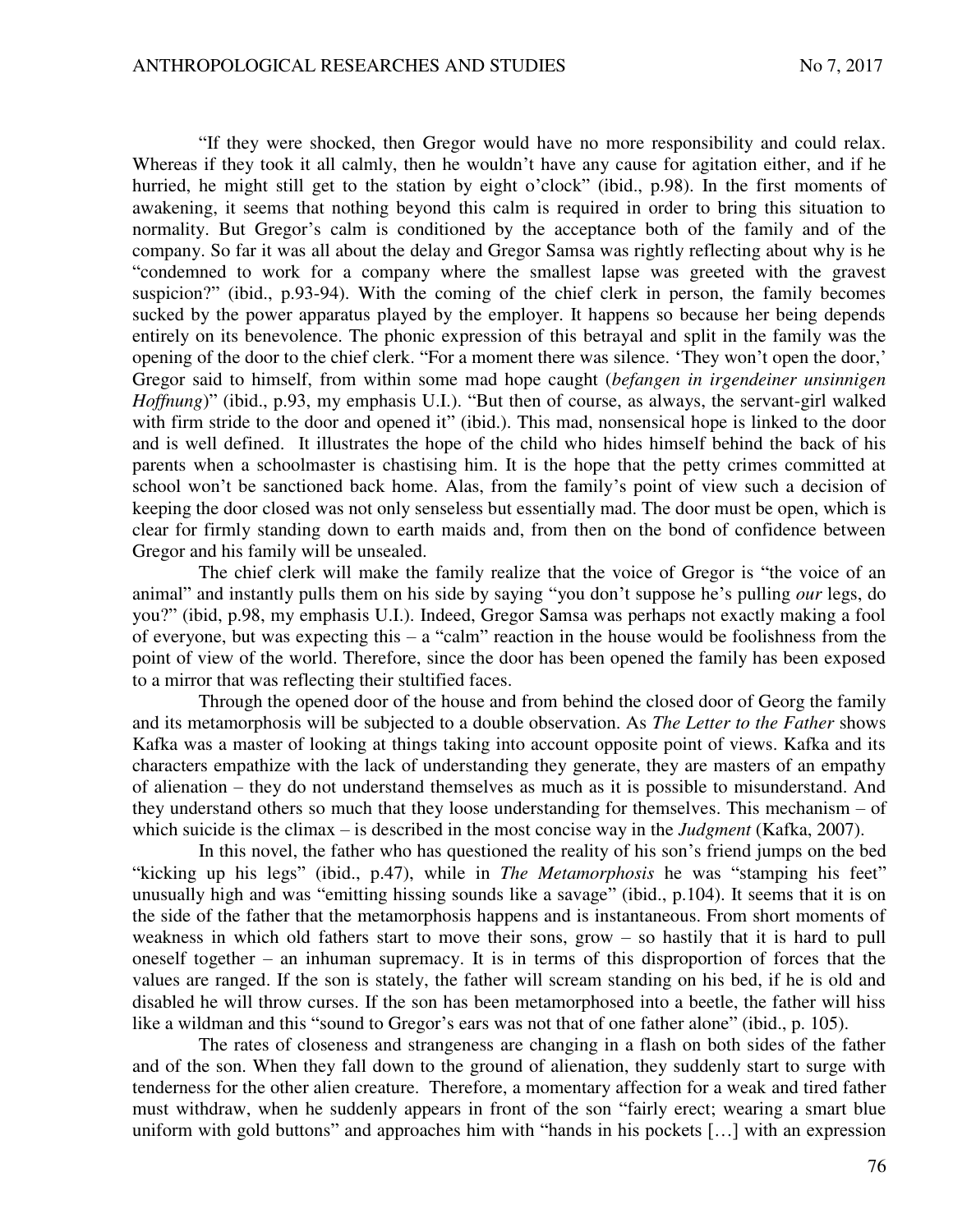of grim resolve" (ibid., p.124). However, in the realm of rational reflection and practice of everyday life, Gregor Samsa understands his father very well, from the beginning until the end. He is ready to appreciate his prudence in the house economy, although he discovers how he has been misled. When he flees before his father, he resigns from climbing the walls or ceiling considering that "his father might interpret that as a sign of particular wickedness on his part" (ibid., p.125). This attention toward the father never stops. "[B]ut really, really, was that still his father?" (ibid., p.24). The mills of the metamorphosis help the father to reclaim the prematurely relinquished position of the head of the family. From a retired decrepit old man he returns to his posture from youth who considered it necessary to always be very strict with him. After all, Gregor's metamorphosis helps him to reclaim something that has been for Kafka the most mysterious thing – the care of the *pater familias*.

In the novel under this title *Die Sorge des Hausvaters* ("The Cares of a Head of Household" Kafka, 2007), a character appears about which the best you can say is, using the words of the cleaner, "that thing" [das Zeug], that is Odradek. Odradek a "flat star-shaped reel of thread" from which a "little rod emerges" and another "rod going off [from it] at right angles" "looks functionless but after its fashion complete" (ibid., p.211). For those who understand Slavonic languages, Odradek sounds like dissuading something to someone (Max Brod and Wilhelm Emrich have written about its etymological link with the Czech rat/rada and "udraditi" meaning disadvise). According to Harold Bloom, "Odradek is uninvited yet will not leave, since implicitly he dissuades you from doing anything about his presence, or rather something about his very uncanniness advises you to let him alone" (Bloom, 2006, p. 17). The etymology suggests dissuading everything relative to it, but also a sort of moving away from, "the prefix *od*, meaning *ab*, 'off, away from', and in the suffix *ek*, indicating a diminutive…. Odradek…would, therefore, mean a small creature that dissuades someone from something, or rather, a creature that always dissuades in general" (Emrich, 1958, p. 92-93). But Kafka at the beginning notices that etymologies both German and Slavonic do not help to explain the meaning of this name. What has brought us close to Odradek is the father who appears in the German title - "*Hausvaters*". His care leading up to pain consists in the fact that Odradek could survive him and "will […]one day tumble down the stairs before the feet of [his] children, and […] children's children" (Kafka, 2007, p. 212). Odradek is not a son but something that seems in rivalry with the father. This conflict around the care of the head of the household family seems fundamental. Its core consists in one mechanism – the rule over closeness and estrangement – on the one hand, the capacity to alienate oneself and to understand alienation of the other, and on the other, an empathy driving one's mad. Kafka has apparently taught oneself to operate those mechanisms perfectly. Living with his father he could never drive any reaction of joy or despair till the end, because the father as a measure of all things appeared and ridiculed both. The father has therefore been the hyper-catalyzer (or rather inhibitor) of Franz Kafka's life. His appearance brings an end to all emotions or experiences in which the son was feeling alive and the life's impossibility has been forgotten. The *Letter to the Father* is a list of those illusions that vanish at the moment of awakening. It gives us a hint for understanding the father-animal/son relation; the father is the one whose apparent care turns into a fatal repudiation. For the son/animal's will of life, of doing his job no matter the circumstances is paralyzed by its awkwardness within the father's perspective. The call for rescue turns into a rage of depreciation and annihilation.

Why Kafka has not decided to leave his family, why didn't he find deliverance in marriage but, on the contrary, marriage was something that he feared the most? As an answer to such questions can be considered the father's reaction to the announcement of his son's engagement described in the violent scene from *The Judgment*. The way of salvation is blocked by an abasement of both the son and his fiancée. ["because she hoicked up her skirts like this, and like this, the disgusting slut" (Kafka, 2007, p. 47)]. Why this one and not another one? For a mostly ignoble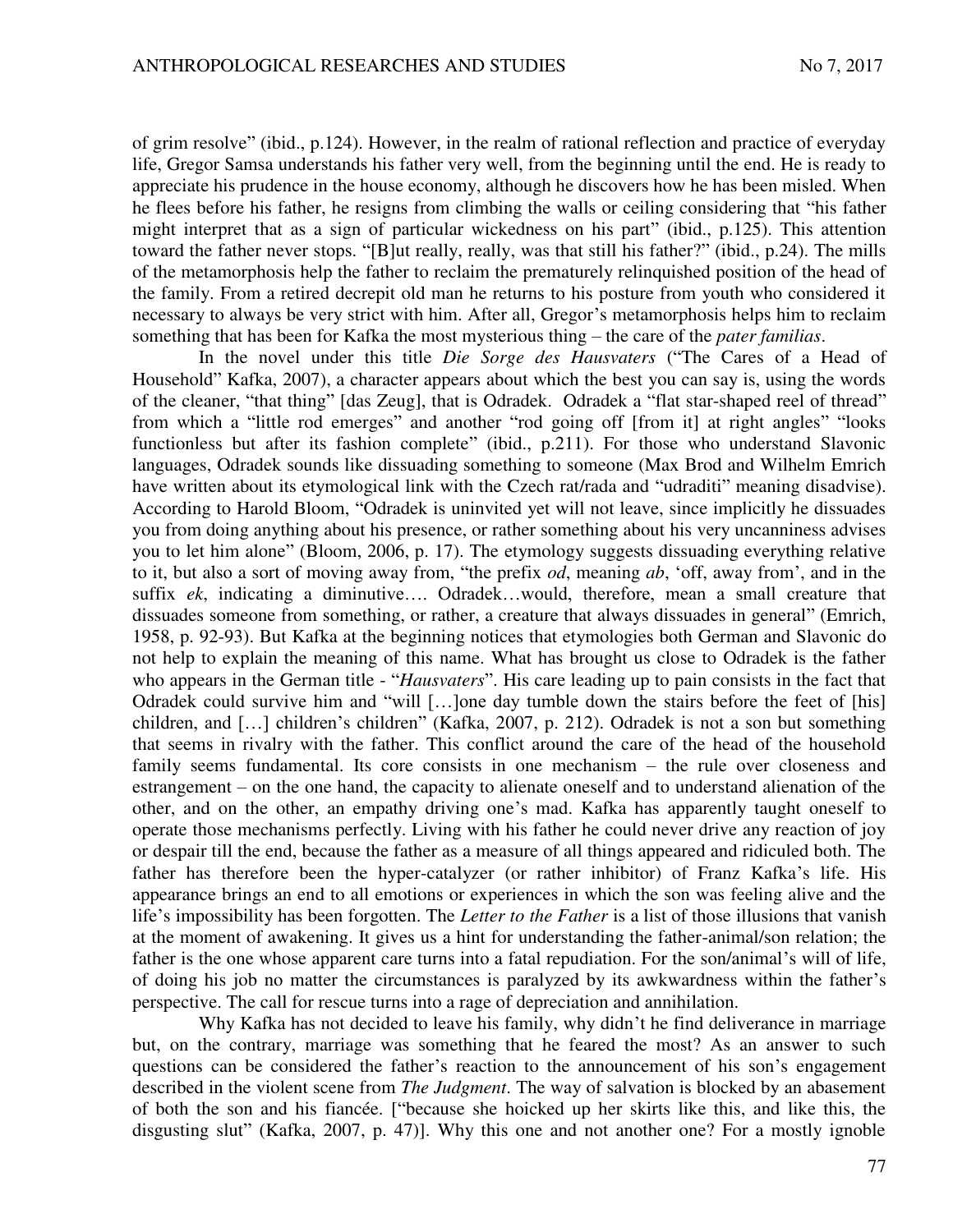reason – according to the father the inability to meet the sexual needs in a different matter. This systematic and planned humiliation reaches here the only snippet of firm land that has been grabbed in order to survive. Afterwards, there is no longer any friend, no longer any fiancée because the judgment is impossible to dismiss and is left undismissed.

The father intentionally attacks there where every argument becomes a two-edged sword and suicidally devastates more deeply. In the same way as the son from The Judgment towards the amnesiac father, Cordelia towards her father King Lear does not decide herself to raise the gauntlet that has been thrown down to her feet. They both choose silence: 'Love and be silent'. Nevertheless, the whole oeuvre of Kafka is the study of this silence  $-$  it is a postponed fall down, that has been drowned out by a passing bus – a moment of "unending flow of traffic" (Kafka, 2007, p. 50).

### **Conclusion**

In one of the Zürau aphorisms we discover an alternative that suits our needs and concludes our crossing of philosophy and literature: "You can withdraw from the sufferings of the world – that possibility is open to you and accords with your nature – but perhaps that withdrawal is the only suffering you might be able to avoid" (Kafka, 2006, p.113). Which means that you can withdraw or maintain the distance but no other has been appointed to this task – no one will replace you. This door has been kept open only for you. There is no one else on those sand dunes where a countless swarm of beetles is lying on the back waiting for your salvation.

But equally there is none interspecies bond, there is no way of communicating, there is no natural logic in this rescue. So you may withdraw, you may give an end to your emphatic train of thought, you may find many reasons not to get involved in this beetle affair. Nevertheless, this distance, this indifference – this "foreign thing", according to Gombrowicz would be "the only suffering you might be able to avoid". The hunter Gracchus who is suspended between life and death repeats this judgment:

"[N]o one will come to help me. If people were assigned the task of helping me, all the doors of all the houses would remain closed, all the windows would be shut, they would all lie in bed, with sheets thrown over their heads, the entire earth would be a hostel for the night. And that makes good sense, for no one knows of me, and if he did, he would have no idea of where I was staying, and if he knew that, he would not know how to help me. The thought of wanting to help me is a sickness and has to be cured with bed rest." (Kafka-online.info/the-hunter-gracchus-page4.html)

The metamorphosis effectuates a true displacement in the relationship between man and animal but what Kafka describes is not the transfiguration of man into a beetle but rather the metamorphosis that affects the family. It is the father once small and weak, once monstrous that changes from a caring one to a careless. He is the one who suddenly suspends his interest and becomes indifferent. The suspension of a mad friendliness with a swarm of beetles or one of them who occupies a room of his house is something irrevocable. The reason is that the father not only cannot fully perform his rescue. He cannot even be sure that the alien creature/s is/are suffering. The distance becomes too broad. But the suspension of sympathy, the withdrawal of rescue was the only suffering he could have avoided.

#### **Bibliography**

1. Agamben, G., 1998. *Homo Sacer: Sovereign Power and Bare Life*, transl. D. Heller-Roazen. Stanford: Stanford University Press.